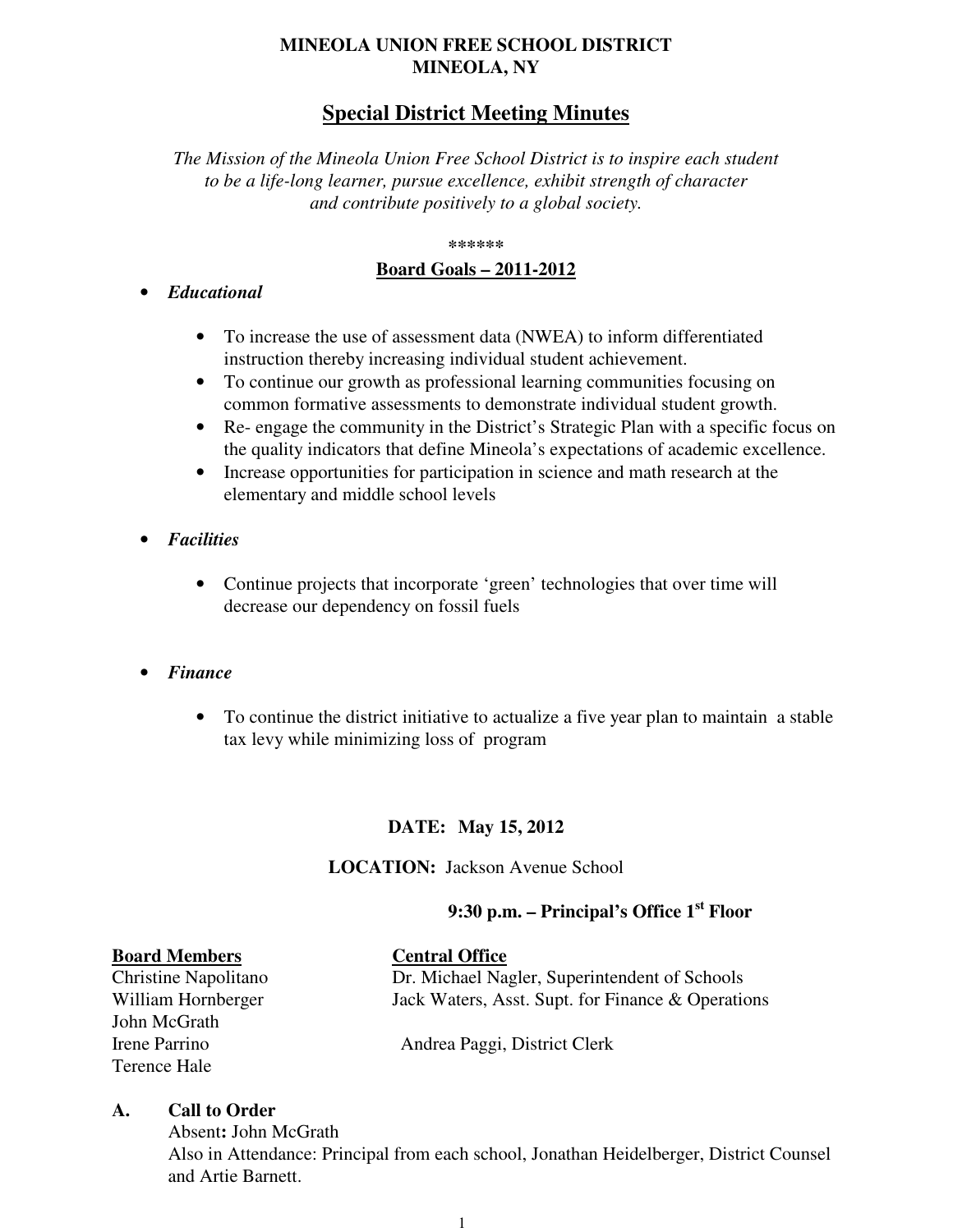## **B. New Business**

## **1. Acceptance of Special District Meeting Results**

a. **RESOLUTION #74 – BE IT RESOLVED** that the Mineola Board of Education accepts the results of the May 15, 2012 Annual Election and Budget Vote as follows:

| <b>2012-2013 BUDGET</b>          |                                      |                                      |                             |                         |                        |              |
|----------------------------------|--------------------------------------|--------------------------------------|-----------------------------|-------------------------|------------------------|--------------|
|                                  |                                      | No.1<br><b>AMER</b><br><b>LEGION</b> | No. 2<br><b>HAMPTO</b><br>N | No. 3<br><b>JACKSON</b> | No. 4<br><b>MEADOW</b> | <b>TOTAL</b> |
| <b>PROPOSITION</b><br><b>ONE</b> | <b>YES</b>                           | 270                                  | 255                         | 396                     | 303                    | 1,249        |
| <b>BUDGET</b>                    |                                      | $\overline{2}$                       | 6                           | 12                      |                        |              |
|                                  | N <sub>O</sub>                       | 125                                  | 89                          | 187                     | 128                    | 559          |
|                                  |                                      | 11                                   | 8                           | 8                       | 3                      |              |
|                                  | <b>TOTAL NO.</b><br><b>OF VOTERS</b> | 408                                  | 358                         | 603                     | 439                    | 1,808        |

| (CANDIDATES)                                                                     |                                 |                                              |                             |                         |                        |              |
|----------------------------------------------------------------------------------|---------------------------------|----------------------------------------------|-----------------------------|-------------------------|------------------------|--------------|
| <b>SCHOOL</b><br><b>BOARD</b><br><b>CANDIDATES</b><br>Two 3 Year<br><b>Terms</b> |                                 | <b>No. 1</b><br><b>AMER</b><br><b>LEGION</b> | No. 2<br><b>HAMPTO</b><br>N | No. 3<br><b>JACKSON</b> | No. 4<br><b>MEADOW</b> | <b>TOTAL</b> |
| 1 A                                                                              | BARNETT,<br><b>ARTIE</b>        | 272                                          | 253                         | 400                     | 207                    | 1,161        |
|                                                                                  |                                 | 6                                            | 8                           | 13                      | 2                      |              |
| 1B                                                                               | NAPOLITANO,<br><b>CHRISTINE</b> | 319                                          | 293                         | 472                     | 245                    | 1,373        |
|                                                                                  |                                 | 9                                            | 10                          | 19                      | 6                      |              |
| 1 <sup>C</sup>                                                                   | MCGRATH,<br><b>JOHN</b>         | 120                                          | 88                          | 172                     | 229                    | 635          |
|                                                                                  |                                 | 8                                            | 7                           | 7                       | $\overline{4}$         |              |
| Write In                                                                         | Treibman, E                     |                                              |                             |                         | 6                      | 6            |

**\*Absentee votes registered in lower** 

**righthand corner.** 

| Yes                             | 1.249 |
|---------------------------------|-------|
| N٥                              | 559   |
| <b>Proposition #1 Passed by</b> | 690   |

\* NOTE: ABSENTEE BALLOT VOTES SET FORTH IN LOWER RIGHT HAND CORNER OF SQUARE.

| Motion:<br>Second: | Terence Hale<br>William Hornberger   |     |      |
|--------------------|--------------------------------------|-----|------|
| Yes:               | Christine Napolitano<br>Terence Hale | No: | None |
|                    | William Hornberger                   |     |      |

Irene Parrino